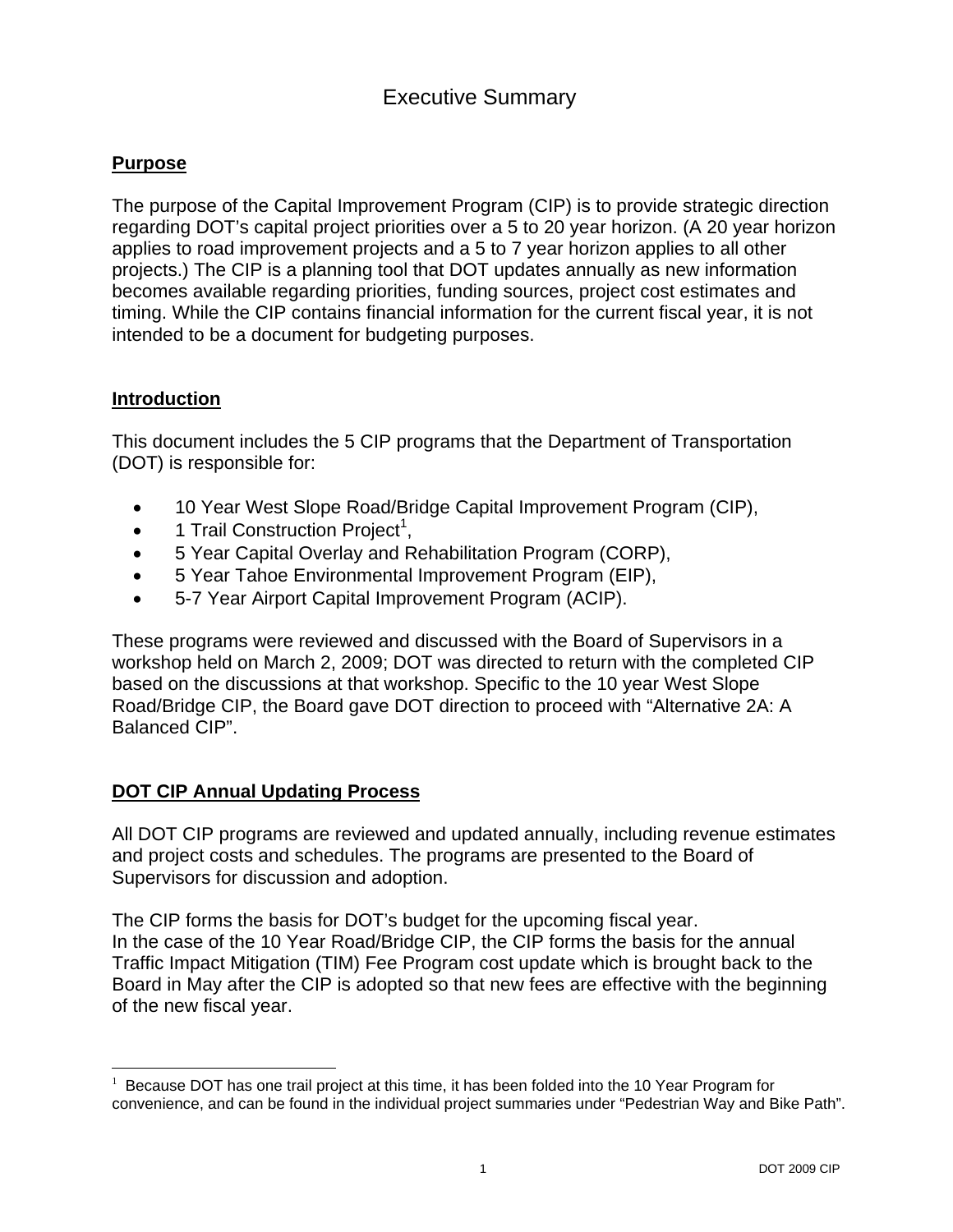In September, DOT returns to the Board for approval of Revenue Estimates, based on updated revenue assumptions.



### **Projects Currently Being Constructed (as of 4/15/09)**

| <b>Project Type</b> | <b>Project Description</b>                                  | <b>Total Cost</b><br>$(SM)^2$ |
|---------------------|-------------------------------------------------------------|-------------------------------|
| <b>West Slope</b>   | U.S. 50/HOV Lane - El Dorado Hills Blvd to Bass Lake Grade  | 40.5                          |
| Road/Bridge         | Latrobe Rd widening - Suncast to Golden Foothill Pkwy South | 11.8                          |
|                     | Cameron Park Dr - La Canada Intersection Signalization      | 22                            |

<sup>&</sup>lt;u>2</u><br><sup>2</sup> Costs are rounded to the nearest tenth of \$1million.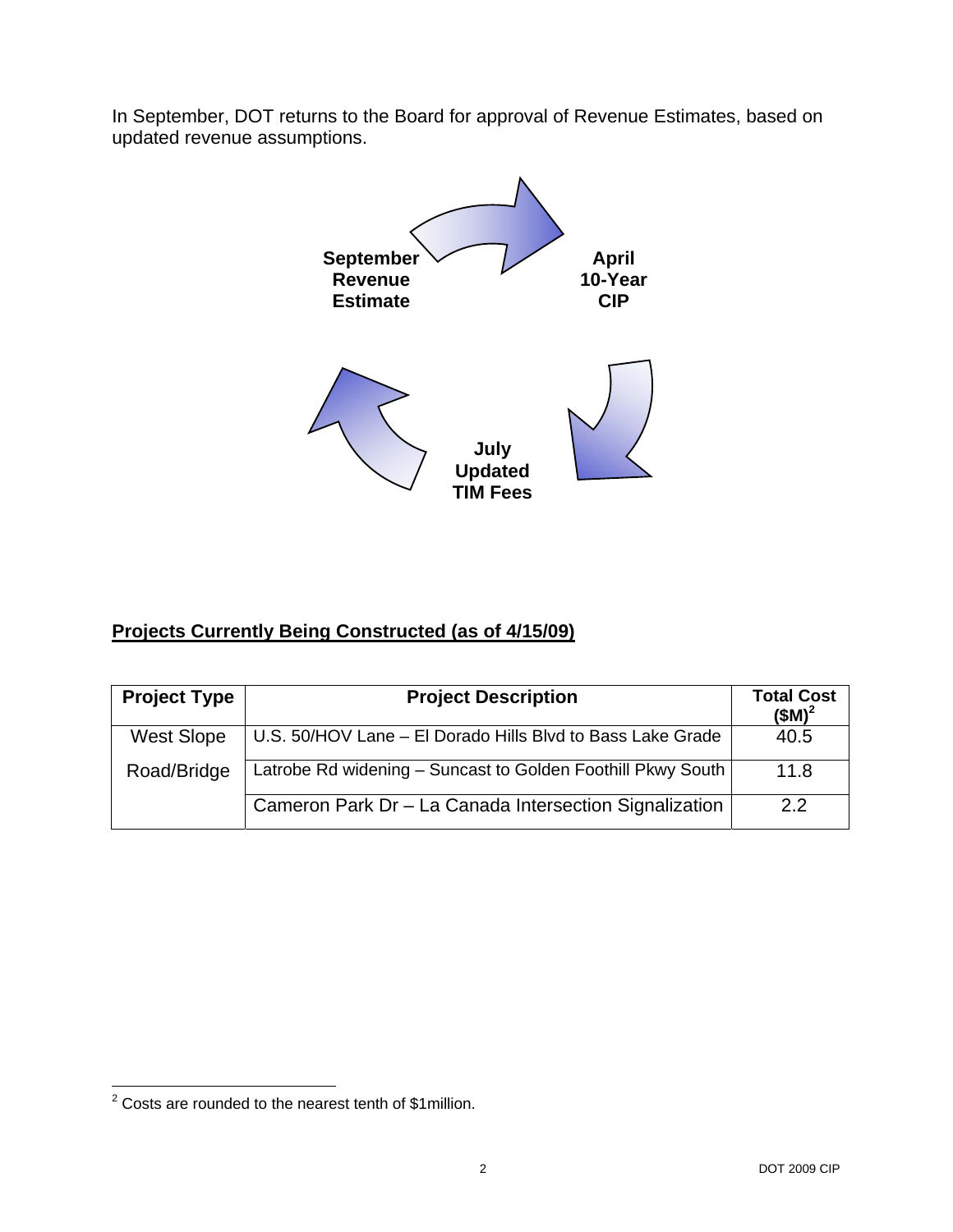# **Projects Planned to Start Construction in FY 2009/2010**

| <b>Project Type</b> | <b>Project Description</b>                                     | <b>Total Cost</b><br>(\$M) |
|---------------------|----------------------------------------------------------------|----------------------------|
| <b>West Slope</b>   | U.S. 50/Missouri Flat Rd Interchange 1B                        | 37.6                       |
| Road/Bridge         | Silver Springs Pkwy to Green Valley Rd                         | 8.2                        |
|                     | Green Valley Rd at Tennessee Creek - Bridge Replacement        | 7.6                        |
|                     | Durock Rd/Business Dr Signalization                            | 4.5                        |
|                     | Green Valley Rd/ Silver Springs Signalization                  | 1.7                        |
|                     | Green Valley Rd/Deer Valley Rd Turn Lanes                      | 1.5                        |
|                     | Latrobe Rd North of Ryan Ranch Rd                              | 1.5                        |
|                     | Ice House Rd Bridges maintenance Project                       | 1.2                        |
|                     | White Rock Rd/Post St Signalization                            | 0.6                        |
|                     | Mosquito Rd Bridge at South Fork American River                | 0.4                        |
| <b>CORP</b>         | Lotus Rd Overlay                                               | 1.1                        |
|                     | Pony Express Trail Overlay                                     | 0.4                        |
|                     | Malcolm Dixon Rd Overlay                                       | 0.4                        |
|                     | <b>Pioneer Trail Overlay</b>                                   | 0.4                        |
|                     | Forni Rd Overlay                                               | 0.2                        |
| <b>Tahoe EIP</b>    | <b>Christmas Valley 2 Erosion Control</b>                      | 2.2                        |
|                     | Angora Creek Fisheries Enhancement Project                     | 1.7                        |
| Airports            | Georgetown: New Automated Weather Observation<br><b>System</b> | 0.3                        |
| <b>ACIP</b>         | Placerville: W. Hangar Area Crack Repair, Slurry Seal          | 0.1                        |